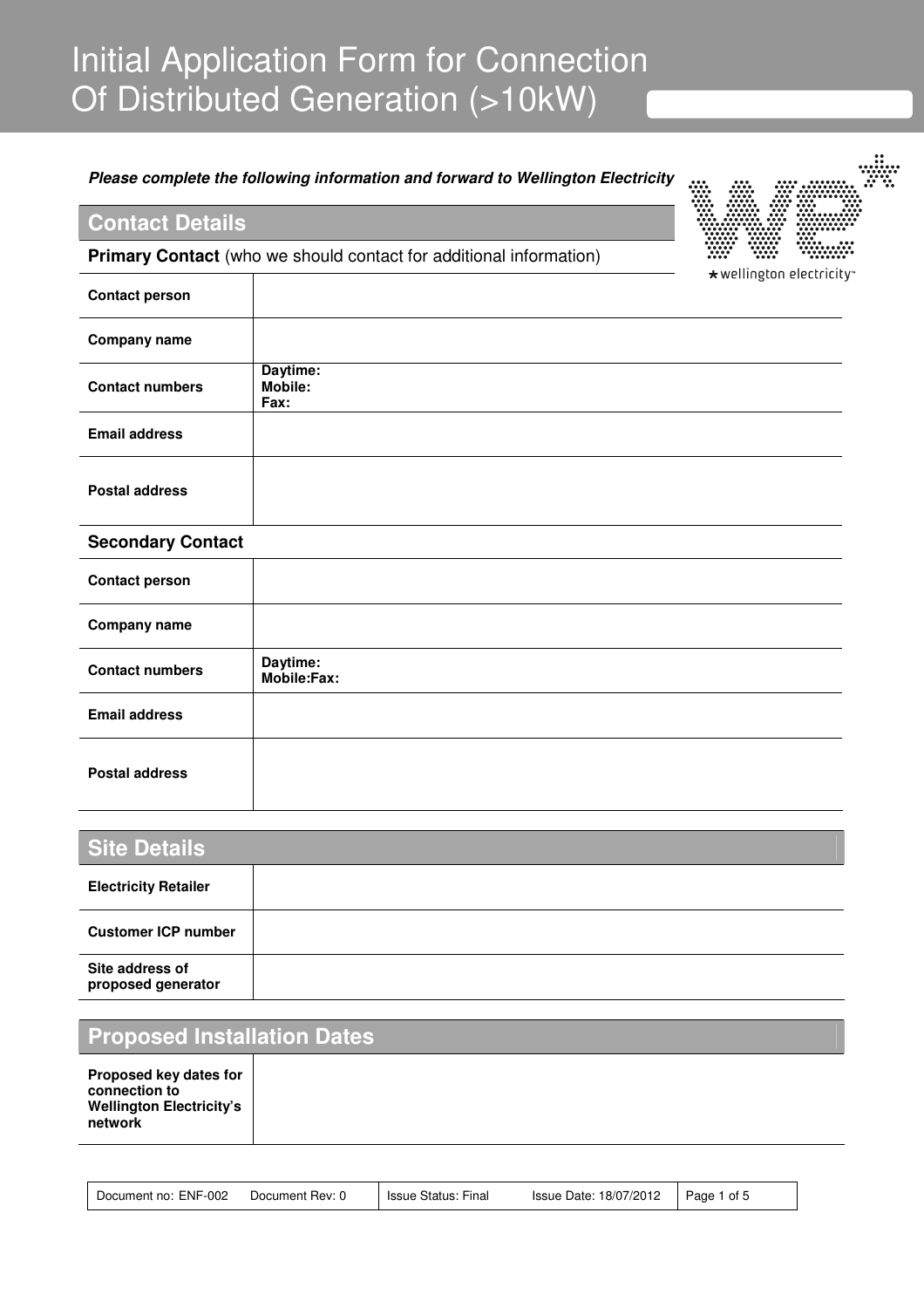| <b>System Specifications</b><br>(for all generation >10kW)                                                                                                                             |                 |
|----------------------------------------------------------------------------------------------------------------------------------------------------------------------------------------|-----------------|
| <b>Generating Plant Data</b>                                                                                                                                                           |                 |
| <b>Terminal Volts (kV)</b>                                                                                                                                                             |                 |
| <b>Rated kVA</b>                                                                                                                                                                       |                 |
| <b>Rated kV</b>                                                                                                                                                                        |                 |
| Maximum active power sent out (kW max)                                                                                                                                                 |                 |
| Reactive power requirements (kVAr), if any                                                                                                                                             |                 |
| Power Factor at maximum kW                                                                                                                                                             |                 |
| <b>Vector Group</b>                                                                                                                                                                    |                 |
| Type of generating plant (e.g. synchronous,<br>asynchronous)                                                                                                                           |                 |
| Type of prime mover                                                                                                                                                                    |                 |
| Anticipated operating regime of generation e.g.<br>continuous, intermittent, peak lopping                                                                                              |                 |
| Fault level contribution (for large machines this may<br>be covered in the detail specifications below)                                                                                |                 |
| Method of voltage control                                                                                                                                                              |                 |
| Generator transformer details, as applicable                                                                                                                                           | Attached $\Box$ |
| <b>Fuel Type</b>                                                                                                                                                                       |                 |
| Requirements for top-up supplies and/or standby<br>supplies                                                                                                                            |                 |
| <b>Interface Arrangements</b>                                                                                                                                                          |                 |
| The means of synchronisation between the<br>Distribution network and the Generator                                                                                                     |                 |
| Details of arrangements for connecting with earth<br>that forms part of the Generator's system directly<br>connected to the distribution system                                        | Attached □      |
| The means of connection and disconnection which<br>are to be employed                                                                                                                  | Attached $\Box$ |
| Ability of plant to backfeed the external system                                                                                                                                       |                 |
| Protection equipment, protection schemes and<br>protection setting                                                                                                                     | Attached $\Box$ |
| Precautions to be taken to ensure the continuance of<br>safe conditions should any earthed neutral point of<br>the Generator's system operated at HV become<br>disconnected from earth | Attached □      |
|                                                                                                                                                                                        |                 |

| Document no: ENF-002 | Document Rev: 0 | <b>Issue Status: Final</b> | Issue Date: 18/07/2012 | $P$ age 2 of 5 |
|----------------------|-----------------|----------------------------|------------------------|----------------|
|----------------------|-----------------|----------------------------|------------------------|----------------|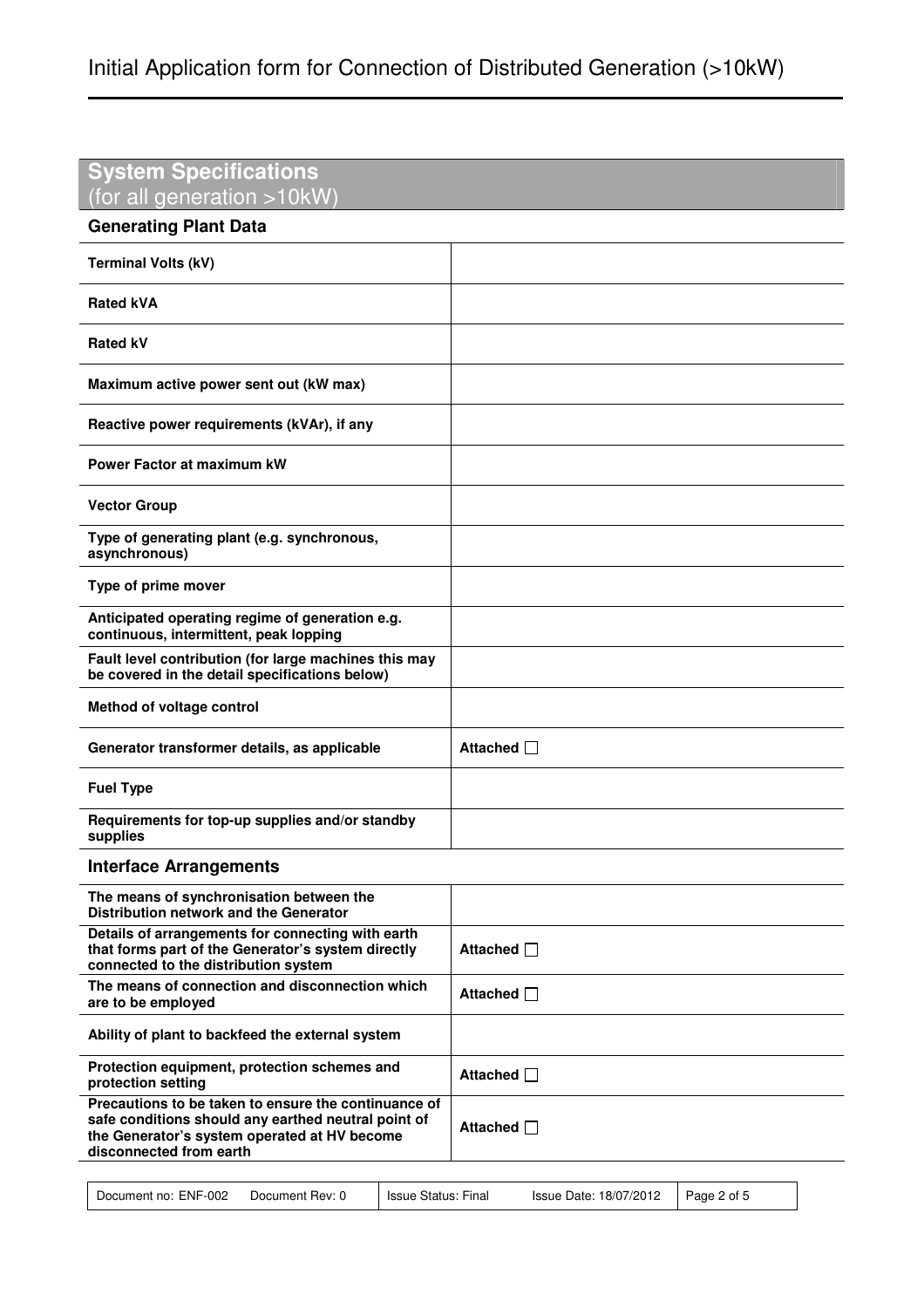### **Detailed Specifications**

For distributed generators connected at voltages equal to or greater than 6.6kV or of capacity 1MW or greater, please also complete the following information:

| <b>Technical Data</b>                                                         |                                     |            |  |
|-------------------------------------------------------------------------------|-------------------------------------|------------|--|
| Generating plant information (impedances p.u. on rating)                      |                                     | Attached □ |  |
| Type of prime mover                                                           |                                     |            |  |
| <b>Rated MVA</b>                                                              |                                     |            |  |
| <b>Rated MW</b>                                                               |                                     |            |  |
| Generator MW/MVAr capability chart (at terminals)                             |                                     |            |  |
| Type of excitation system                                                     |                                     |            |  |
| Inertia constant MW secs/MVA (whole machine)                                  |                                     |            |  |
| <b>Stator resistance</b>                                                      |                                     |            |  |
|                                                                               | - sub transient                     |            |  |
| <b>Direct axis reactances</b>                                                 | - transient                         |            |  |
|                                                                               | - synchronous                       |            |  |
|                                                                               | - sub transient                     |            |  |
| <b>Quadrature axis</b><br>reactances                                          | - transient                         |            |  |
|                                                                               | - synchronous                       |            |  |
|                                                                               | - Direct axis transient             |            |  |
| <b>Time constants</b>                                                         | - Direct axis sub-transient         |            |  |
|                                                                               | - Quadrature axis transient         |            |  |
|                                                                               | - Quadrature axis sub-<br>transient |            |  |
| - Sub-transient (stating<br>either circuit time<br>Open or short<br>constant) |                                     |            |  |
|                                                                               | - Resistance                        |            |  |
| Zero Sequence                                                                 | - Reactance                         |            |  |
| <b>Negative Sequence</b>                                                      | - Resistance                        |            |  |
|                                                                               | - Reactance                         |            |  |

| Document no: ENF-002<br>Document Rev: 0 | Issue Status: Final | Issue Date: 18/07/2012 | Page 3 of 5 |  |
|-----------------------------------------|---------------------|------------------------|-------------|--|
|-----------------------------------------|---------------------|------------------------|-------------|--|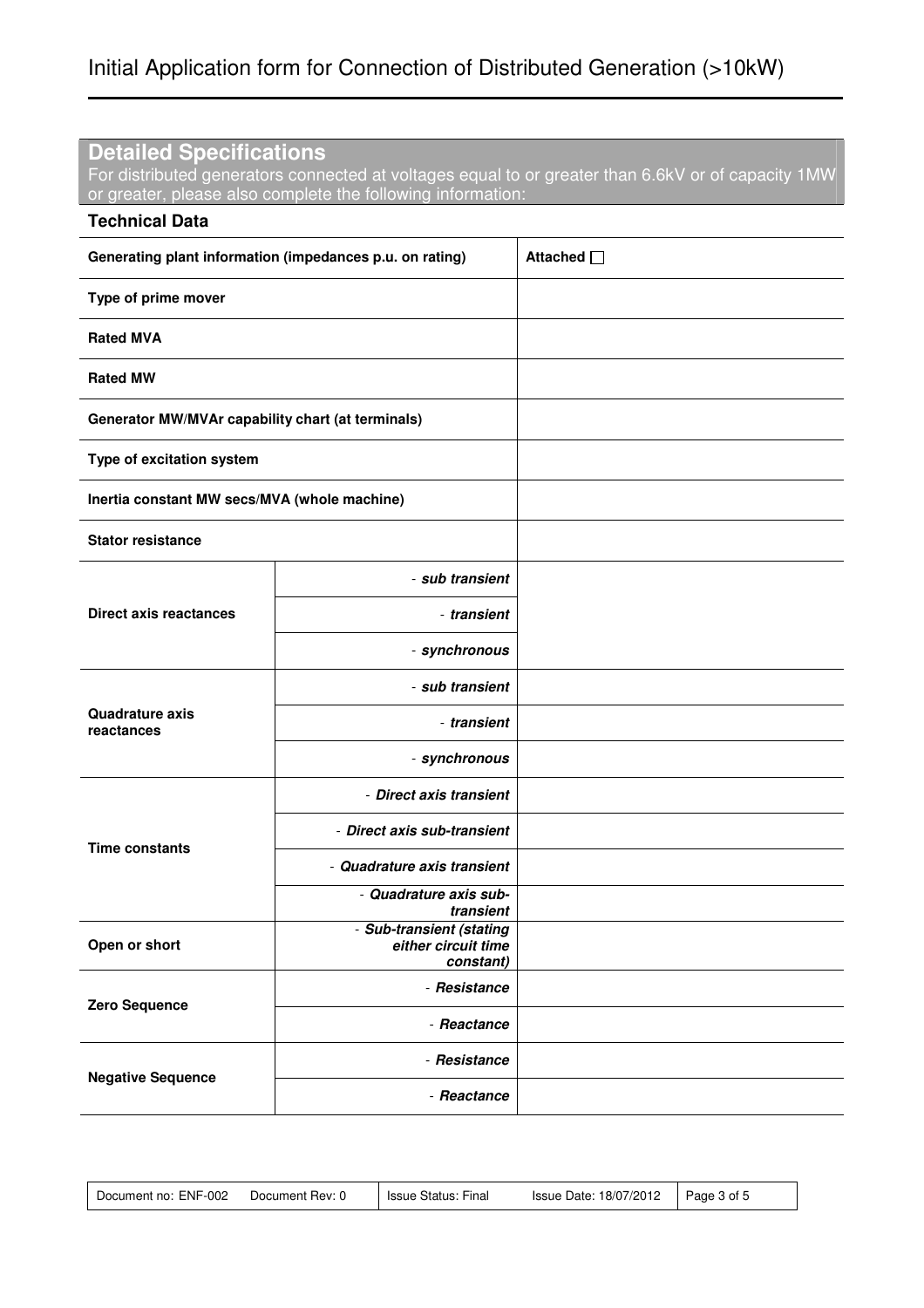|                                                                                                                                                                                                                          | - Resistance (RI, Rø)                                                                                                       |                 |
|--------------------------------------------------------------------------------------------------------------------------------------------------------------------------------------------------------------------------|-----------------------------------------------------------------------------------------------------------------------------|-----------------|
|                                                                                                                                                                                                                          | - Reactance (XI, Xø)                                                                                                        |                 |
| <b>Generator Transformer</b>                                                                                                                                                                                             | - MVA rating                                                                                                                |                 |
|                                                                                                                                                                                                                          | - Tap arrangement                                                                                                           |                 |
|                                                                                                                                                                                                                          | - Vector Group                                                                                                              |                 |
|                                                                                                                                                                                                                          | - Earthing                                                                                                                  |                 |
| <b>Automatic Voltage Regulator</b>                                                                                                                                                                                       |                                                                                                                             |                 |
| voltage control limits                                                                                                                                                                                                   | A block Diagram for the model of the AVR system including the<br>data on the forward and feedback gains, time constants and | Attached □      |
| Speed governor and prime mover data                                                                                                                                                                                      |                                                                                                                             |                 |
| A block diagram for the model of the generating plant governor<br>detailing the governor flyball, if applicable, and system control<br>and turbine time constants, together with the turbine rating<br>and maximum power |                                                                                                                             | Attached $\Box$ |
| The means of synchronisation between the Distribution<br>Network and the generator                                                                                                                                       |                                                                                                                             |                 |
| Details of arrangements for connecting with earth that forms<br>part of the Generator's system directly connected to the<br>distribution system                                                                          |                                                                                                                             | Attached $\Box$ |
| The means of connection and disconnection which are to be<br>employed                                                                                                                                                    |                                                                                                                             |                 |
| Ability of plant to backfeed external system                                                                                                                                                                             |                                                                                                                             |                 |
| Protection equipment and protection setting                                                                                                                                                                              |                                                                                                                             | Attached $\Box$ |
| Precautions to be taken to ensure the continuance of safe<br>conditions should any earthed neutral point of the Generator's<br>system operated at HV become disconnected from earth                                      |                                                                                                                             | Attached □      |